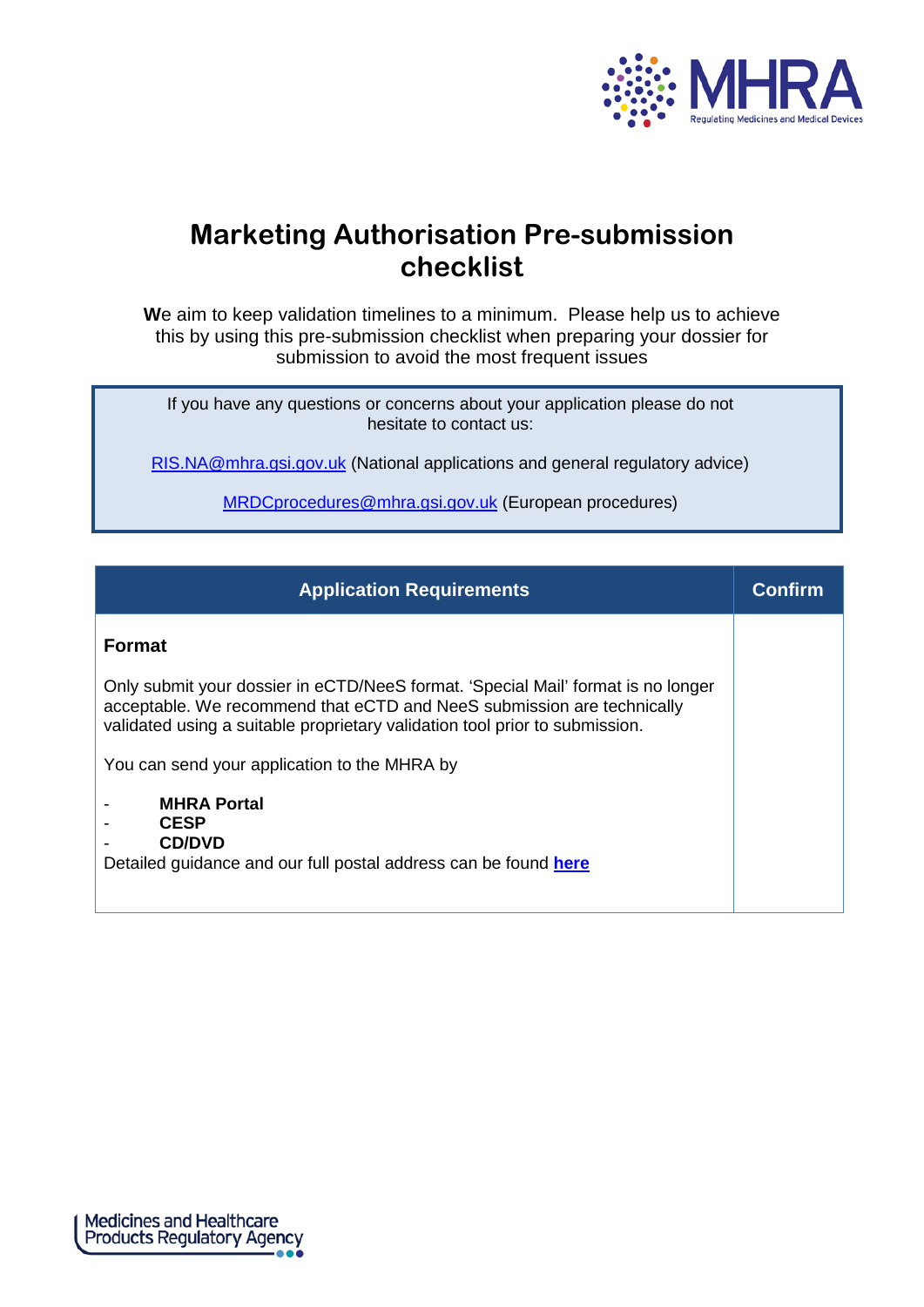## **Proof of payment**

The types accepted by the MHRA are listed below:

- BACS or CHAPS electronic confirmation form
- A photocopy of the cheque for the required sum (dated and signed)
- MHRA iRIS e-mail account receipt (preferred for iRIS account holders)
- An e-mail confirmation from the MHRA finance department
- iRIS account holders are still required to submit proof of payment. A screenshot of the iRIS account software which indicates that sufficient funds have been deposited is acceptable.

The chosen form of documentation should be clearly named 'proof of payment' and submitted within the correct eCTD sequence in PDF format

#### **Fee**

Please check that you have chosen the correct fee.

- A diagram to help you can be found [here](http://www.mhra.gov.uk/home/groups/comms-ic/documents/websiteresources/con316231.pdf)  $\mathbb{E}$  (15Kb)
- MHRA fees webpage which can be found [here.](http://www.mhra.gov.uk/Howweregulate/Medicines/Licensingofmedicines/Feespayablefortheregulationofmedicines/Feesformedicinesbloodestablishmentsandbloodbanks/index.htm)
- Payments must be in GBP with the Product Licence number(s) quoted on the remittance advice which should be sent to [cashiers@mhra.gsi.gov.uk](mailto:cashiers@mhra.gsi.gov.uk)

CMSs often invalidate for an incorrect fee and we note this is frequently a relatively small amount. Be aware banks may charge for electronic payments and this will reduce the payment received by the CMS.

#### **SmPC and label and leaflet**

- Please send a copy of the SmPC in Word format
- A consolidated label and leaflet

These documents should be included in the working documents folder

**NOTE***:* For abridged applications:

Please ensure the therapeutic indications in the SmPC support the Reference Product (If you wish to include additional indications please contact RIS prior to submission). [RIS.NA@mhra.gsi.gov.uk](mailto:RIS.NA@mhra.gsi.gov.uk)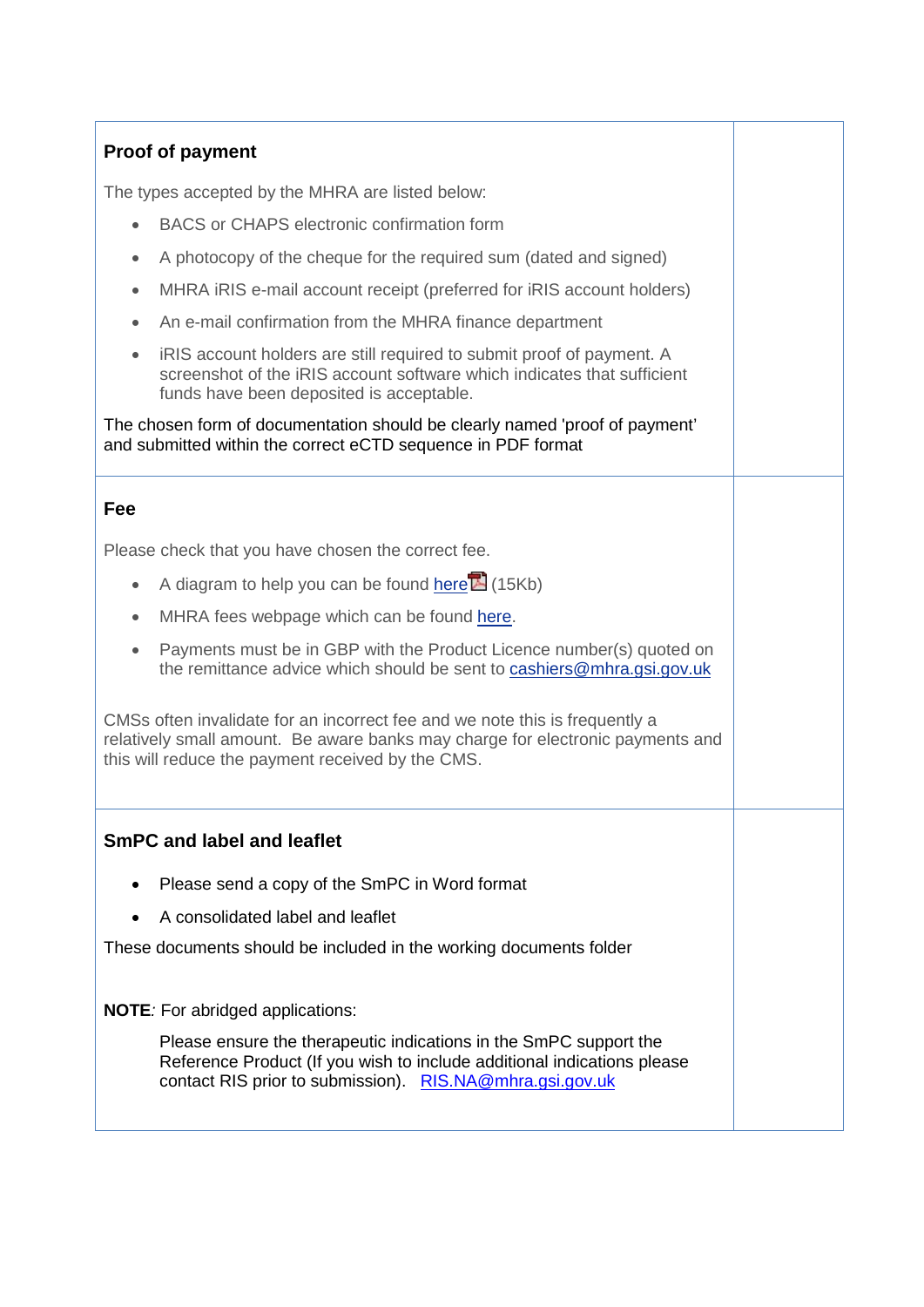| Application form section 1 – Type of Application                                                                                                                                                                                                                                                                 | <b>Confirm</b> |
|------------------------------------------------------------------------------------------------------------------------------------------------------------------------------------------------------------------------------------------------------------------------------------------------------------------|----------------|
| <b>Orphan Designation</b>                                                                                                                                                                                                                                                                                        |                |
| Please remember to provide an answer for this question. If it is left blank your<br>application will be invalidated.                                                                                                                                                                                             |                |
| <b>Article of Submission</b>                                                                                                                                                                                                                                                                                     |                |
| Please check that you have selected the correct legal basis for your submission.<br>More information can be found here :-                                                                                                                                                                                        |                |
| http://www.mhra.gov.uk/Howweregulate/Medicines/Licensingofmedicines/M<br>arketingauthorisations/Typesofapplication/index.htm                                                                                                                                                                                     |                |
| <b>Data Protection period</b>                                                                                                                                                                                                                                                                                    |                |
| For applications under Articles 10(1) and 10(3) and 10c (generics) you must<br>ensure that the data protection period for the Reference Medicinal Product has<br>expired before submission.<br>Details on "Data exclusivity and market protection periods for reference medicinal<br>products" may be found here |                |
| <b>Reference Medicinal Product</b>                                                                                                                                                                                                                                                                               |                |
| The reference medicinal product must have been granted a marketing<br>authorisation by a Member State or by the EMA on the basis of a complete<br>dossier (i.e. with pharmaceutical, pre-clinical and clinical data) in accordance with<br>the provisions of Article 8 of Directive 2001/83/EC.                  |                |
| Have you included the product name, strength, pharmaceutical form, MAH, date<br>of authorisation, Union or Member State (EEA) of authorisation for the following :                                                                                                                                               |                |
| The reference medicinal product used to demonstrate the data protection<br>$\bullet$<br>period has expired (see here for more information)                                                                                                                                                                       |                |
| The reference medicinal product authorised in the UK or the European<br>٠<br><b>Reference Product</b>                                                                                                                                                                                                            |                |
| The reference medicinal product used in the bioequivalence study(ies)                                                                                                                                                                                                                                            |                |
|                                                                                                                                                                                                                                                                                                                  |                |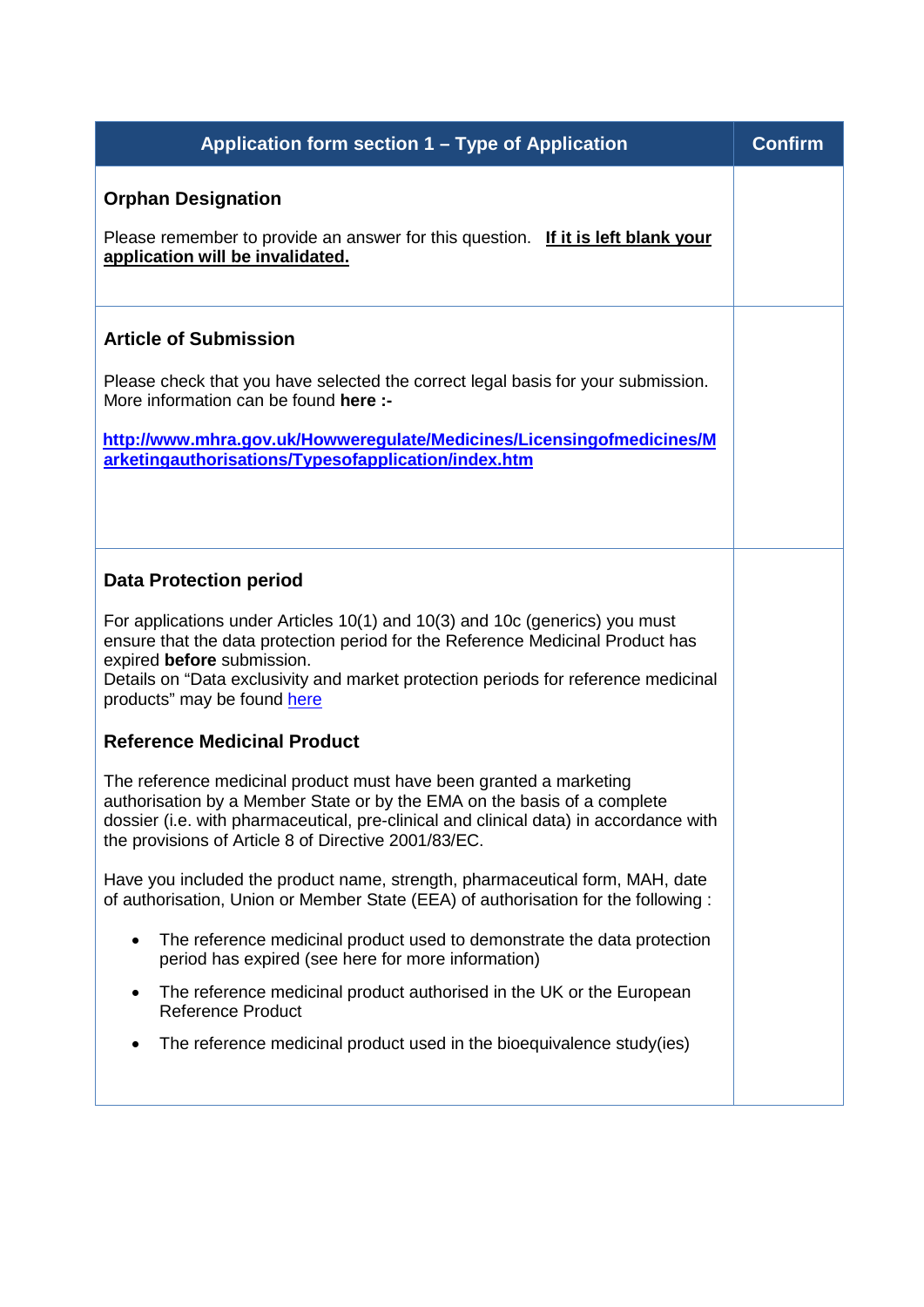| <b>Application form section 2 - Marketing Authorisation Application</b><br><b>Particulars</b>                                                                                                                                                                       | <b>Confirm</b> |
|---------------------------------------------------------------------------------------------------------------------------------------------------------------------------------------------------------------------------------------------------------------------|----------------|
| <b>Invented names (Annex 5.19)</b>                                                                                                                                                                                                                                  |                |
| Please remember to include a list of proposed invented names and Marketing<br>Authorisation Holders in the Concerned Member States. This may be given in the<br>application form or in Annex 5.19. If it is included in the Annex please add a note<br>to the form. |                |
| Your application will be invalidated if this information is not provided.                                                                                                                                                                                           |                |
| General guidance about invented names can be found here.<br>http://www.mhra.gov.uk/Howweregulate/Medicines/Namingofmedicines/                                                                                                                                       |                |
| <b>Pharmacovigilance System Summary (M1.8.1)</b>                                                                                                                                                                                                                    |                |
| Please remember to include:                                                                                                                                                                                                                                         |                |
| Signed statement that applicant/MAH has the necessary means to fulfil the<br>$\bullet$<br>tasks and responsibilities listed                                                                                                                                         |                |
| The location of the PSMF (physical (postal) address and must be EU/EEA)                                                                                                                                                                                             |                |
| Name and address of the QPPV (including telephone and email address)<br>$\bullet$                                                                                                                                                                                   |                |
| The Member States in which the QPPV resides and operates (must be<br>EU/EEA)                                                                                                                                                                                        |                |
| The QPPV has to be the same person named in section 2.4.4 of the application<br>form and Annex 5.5                                                                                                                                                                  |                |
| Your application will be invalidated if you do not provide the PSS.<br>The Detailed Description of the Pharmacovigilance System (DDPS) is no longer<br>accepted for new applications.                                                                               |                |
| <b>Risk Management Plan (M1.8.2)</b>                                                                                                                                                                                                                                |                |
| Please ensure that the RMP includes details of the active substance                                                                                                                                                                                                 |                |
| Your application will be invalidated if this document is not included.                                                                                                                                                                                              |                |
| More information can be found here                                                                                                                                                                                                                                  |                |
| http://www.mhra.gov.uk/Howweregulate/Medicines/Pharmacovigilancelegislation/<br>2012pharmainfoformahs/index.htm                                                                                                                                                     |                |
|                                                                                                                                                                                                                                                                     |                |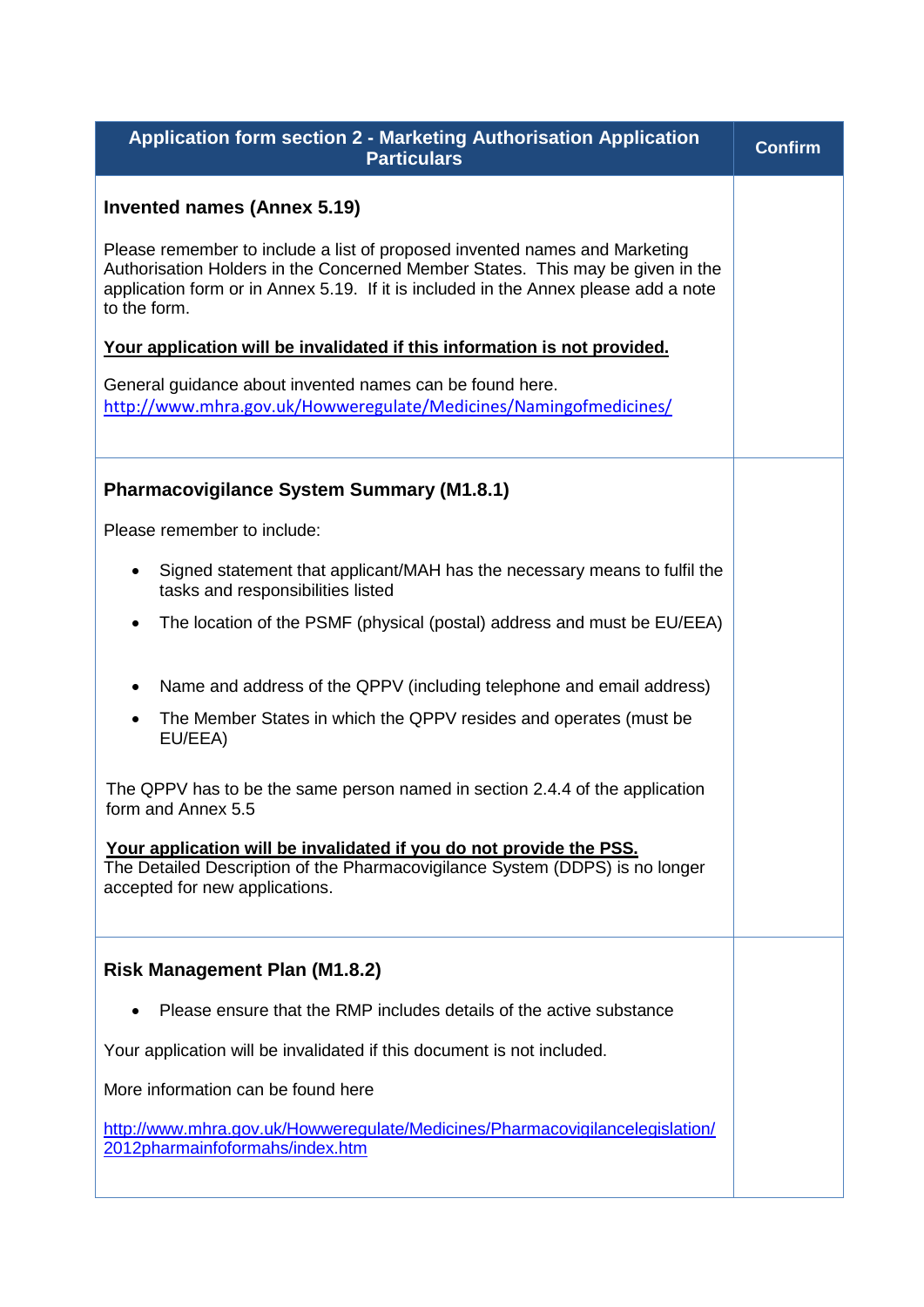### **ASMF**

- Has the ASMF been submitted by the manufacturer prior to submission of the licence application, and
- Have all MSs received the correct version?

The following documents should be provided by the ASMF holder for a new ASMF submission (please refer to the notes at the end of this section):

- Submission letter and administrative details form<sup>1</sup>
- Letter of access  $<sup>1</sup>$ </sup>
- Applicant's part<sup>2</sup>
- Restricted part  $2$
- Separate or combined quality overall summary (QOS) for the applicant's and restricted parts<sup>2</sup>
- Copy of the expert's curriculum vitae
- A copy of the proposed ASMF holder's drug substance specification (3.2.S.4.1)

The applicant's part, restricted part and quality overall summary(ies) should be submitted as individual PDF documents for the relevant subsections of the CTD. All documents should be submitted and named according to eCTD or NeeS conventions

The following documents are needed for updates to previously submitted ASMF :

- Submission letter and administrative details form  $1$
- A table of changes between the present and proposed (updated) versions of the applicant's part and/or restricted part <sup>2</sup>
- Updated CTD sections of the applicant's part (where applicable)  $2^7$ 3
- Updated CTD sections of the restricted part (where applicable)  $2,3$
- Updated quality overall summary(ies) (QOS)<sup>2</sup>
- Copy of the expert's curriculum vitae
- A copy of the proposed ASMF holder's drug substance specification (3.2.S.4.1)

Please ensure the relevant PL numbers and/or European Procedure numbers are included in the Letter of Access (Annex 5.10). Information in the ASMF Holder's Submission letter and Letter of Access should agree with each other.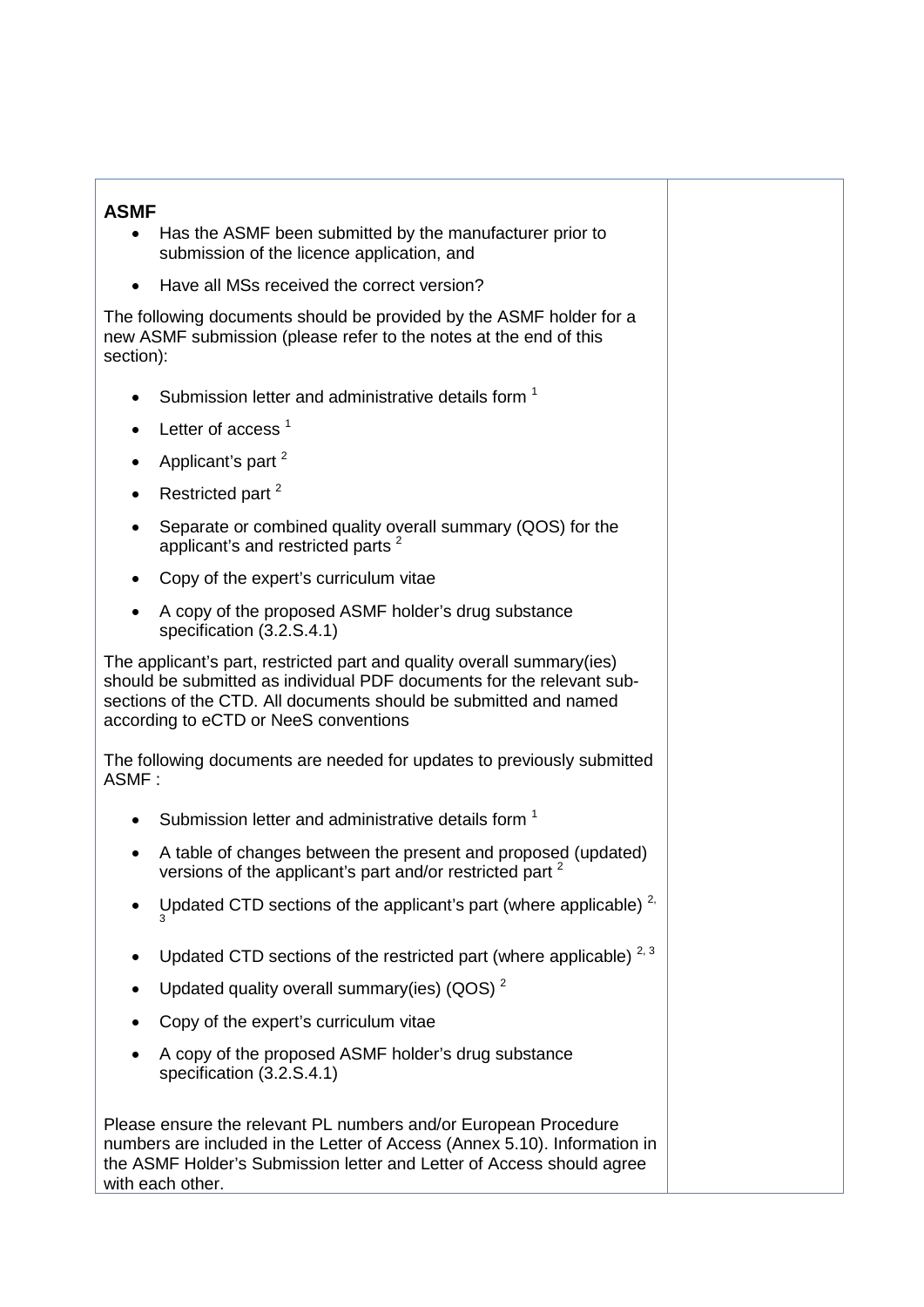| Notes:                                                                                                                                                                                                                                                                                                                                                                                                                                                                                     |  |
|--------------------------------------------------------------------------------------------------------------------------------------------------------------------------------------------------------------------------------------------------------------------------------------------------------------------------------------------------------------------------------------------------------------------------------------------------------------------------------------------|--|
| <sup>1</sup> The templates for the submission letter and administrative details form<br>(Annex 3) and the letter of access (Annex 2) are published on the EMA<br>website in guidance CPMP/QWP/227/02 Rev. 3 Active Substance Master<br>File Procedure. Guidance on completing the annexes is published on the<br>CMD website. The submission letter and administrative details form<br>should be provided by the ASMF holder for each marketing authorisation<br>or variation application. |  |
| <sup>2</sup> The ASMF holder should provide the most recent version only once.                                                                                                                                                                                                                                                                                                                                                                                                             |  |
| <sup>3</sup> A complete applicant's or restricted part(s) will also be accepted.                                                                                                                                                                                                                                                                                                                                                                                                           |  |
| <sup>4</sup> Updated CTD sections should be version controlled to differentiate them<br>from the previously submitted versions                                                                                                                                                                                                                                                                                                                                                             |  |

| Application form section 4 – Other Marketing Authorisation<br><b>Applications</b>                                                                                                                                                                                                                  | <b>Confirm</b> |
|----------------------------------------------------------------------------------------------------------------------------------------------------------------------------------------------------------------------------------------------------------------------------------------------------|----------------|
| <b>Pending applications in other Member States</b><br>If duplicate procedures have been granted, or duplicate applications are<br>pending in other member states, you should also specify this in the cover                                                                                        |                |
| letter, stating that the granted/pending procedures are duplicates of the<br>proposed DC procedure.<br>You are strongly advised to refer to CMDh guidance particularly Q and<br>As 1, 4 and 7 for further information on the submission of duplicates of<br>already authorised medicinal products. |                |
|                                                                                                                                                                                                                                                                                                    |                |